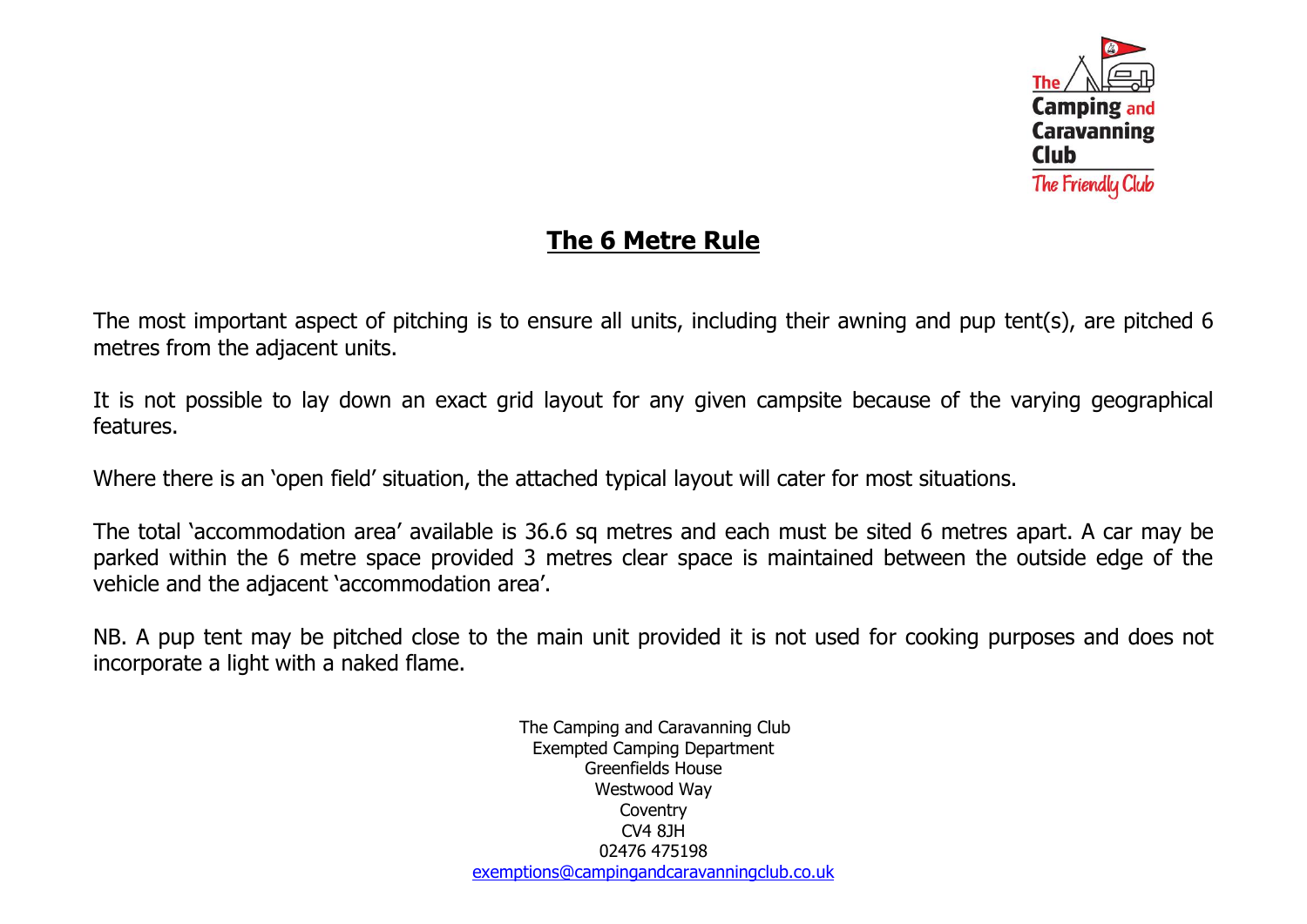

## **The 6 Metre Rule (not to scale)**